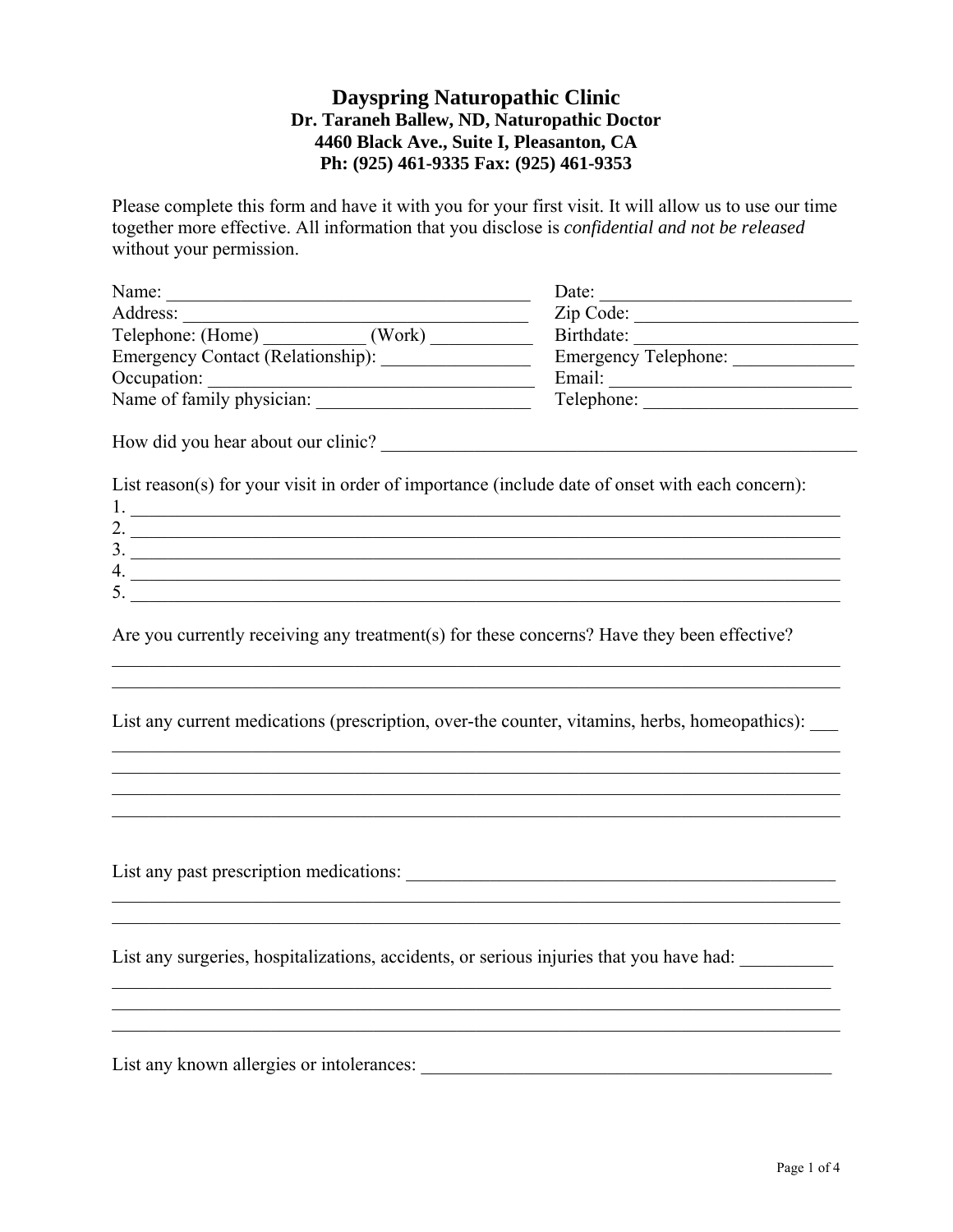### **IMMUNIZATIONS**

| o Measles, mumps, rubella       | o Influenza |
|---------------------------------|-------------|
| o Diptheria, pertussis, tetanus | o Small pox |
| o Polio                         | o Hepatitis |
| o Other                         |             |

Have you had any adverse reactions to any immunizations: Explain: \_\_\_\_\_\_\_\_\_\_\_\_\_\_\_

### PERSONAL HEALTH HISTORY

| <b>General state of health:</b> | Poor | Fair | Good | <b>Excellent</b> |
|---------------------------------|------|------|------|------------------|
| As adult:                       |      |      |      |                  |
| As teenager:                    |      |      |      |                  |
| As child:                       |      |      |      |                  |

Is there any condition (physical, mental, or emotional) from which you feel that you have not 

## **FAMILY HISTORY**

Have any family members (including immediate family, grandparents, aunts and uncles) had any of the following conditions?

| o Alcoholism | o Depression     | o Hypertension   |  |
|--------------|------------------|------------------|--|
| o Allergies  | o Diabetes       | o Kidney disease |  |
| o Anemia     | o Drug addiction | o Mental illness |  |
| o Arthritis  | o Epilepsy       | o Stroke         |  |
| o Asthma     | o Headaches      | o Tuberculosis   |  |
| o Cancer     | o Heart disease  | o Other?         |  |

# PAST MEDICAL HISTORY

Have you ever had any of the following?

| o Abcessess   | o Gonorrhea               | o Parasites                   |
|---------------|---------------------------|-------------------------------|
| o Alcoholism  | o Gout                    | o Peritonitis                 |
| o Allergies   | o Hayfever                | o Pneumonia                   |
| o Anemia      | o Heart disease           | o Pleurisy                    |
| o Arthritis   | o Hepatitis               | o Pelvic inflammatory disease |
| o Asthma      | o HIV                     | o Prostatitis                 |
| o Cancer      | o Influenza               | o Strep throat                |
| o Chicken pox | o Kidney disease          | o Syphilis                    |
| o Cold sores  | o Leukemia                | o Tonsillitis                 |
| o Depression  | o Low/high blood pressure | o Tuberculosis                |
| o Diabetes    | o Lyme disease            | o Typhoid                     |
| o Emphysema   | o Malaria                 | o Venereal warts              |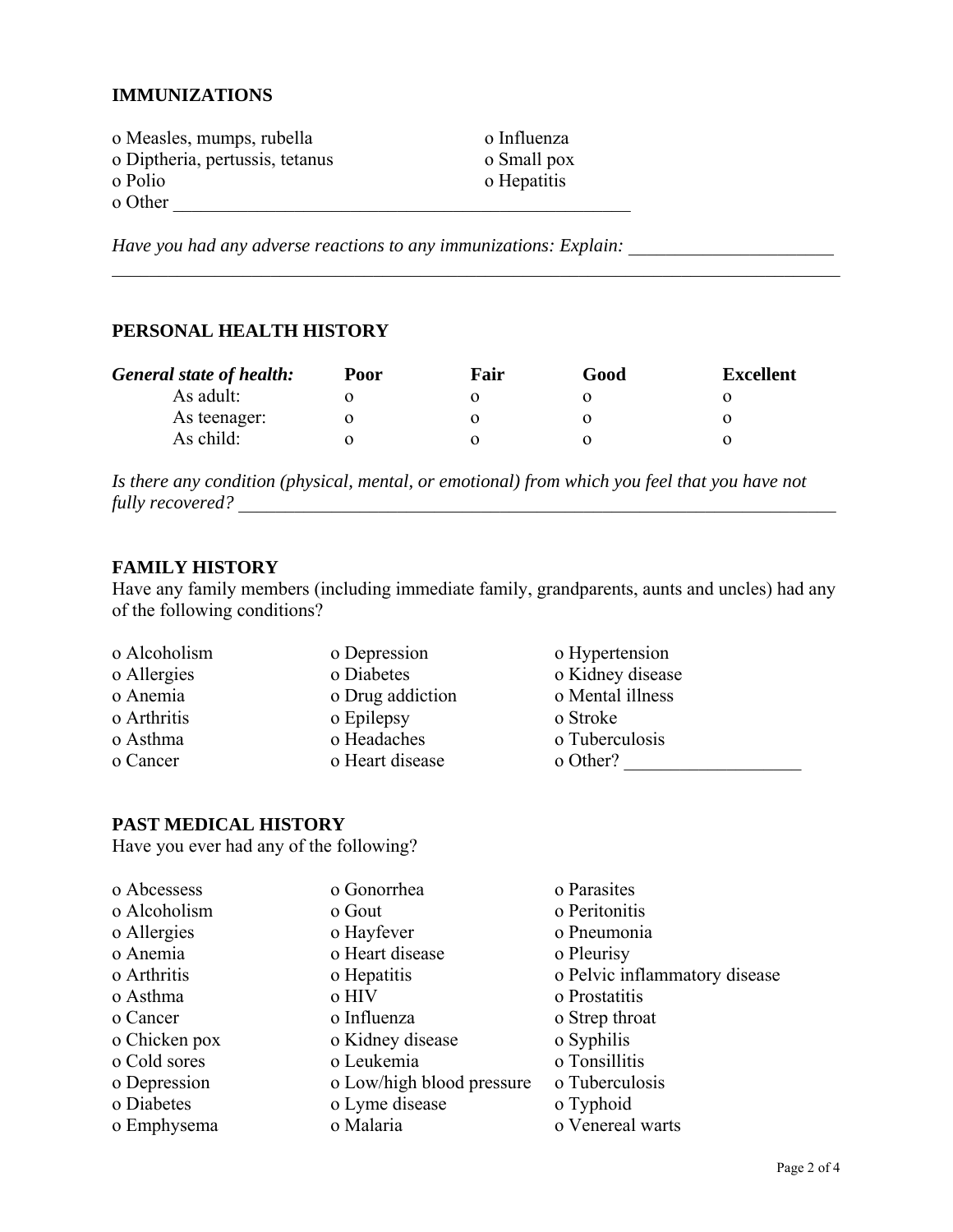| o Epilepsy       | o Measles            | o Whooping cough |
|------------------|----------------------|------------------|
| o Frequent colds | o Mononucleosis      | o Worms          |
| o Gallstones     | o Multiple sclerosis | o Yellow fever   |
| o Genital herpes | o Mumps              | o Other?         |

 $\mathcal{L}_\mathcal{L} = \{ \mathcal{L}_\mathcal{L} = \{ \mathcal{L}_\mathcal{L} = \{ \mathcal{L}_\mathcal{L} = \{ \mathcal{L}_\mathcal{L} = \{ \mathcal{L}_\mathcal{L} = \{ \mathcal{L}_\mathcal{L} = \{ \mathcal{L}_\mathcal{L} = \{ \mathcal{L}_\mathcal{L} = \{ \mathcal{L}_\mathcal{L} = \{ \mathcal{L}_\mathcal{L} = \{ \mathcal{L}_\mathcal{L} = \{ \mathcal{L}_\mathcal{L} = \{ \mathcal{L}_\mathcal{L} = \{ \mathcal{L}_\mathcal{$ 

 $\mathcal{L}_\mathcal{L} = \mathcal{L}_\mathcal{L} = \mathcal{L}_\mathcal{L} = \mathcal{L}_\mathcal{L} = \mathcal{L}_\mathcal{L} = \mathcal{L}_\mathcal{L} = \mathcal{L}_\mathcal{L} = \mathcal{L}_\mathcal{L} = \mathcal{L}_\mathcal{L} = \mathcal{L}_\mathcal{L} = \mathcal{L}_\mathcal{L} = \mathcal{L}_\mathcal{L} = \mathcal{L}_\mathcal{L} = \mathcal{L}_\mathcal{L} = \mathcal{L}_\mathcal{L} = \mathcal{L}_\mathcal{L} = \mathcal{L}_\mathcal{L}$ 

 $\mathcal{L}_\mathcal{L} = \mathcal{L}_\mathcal{L} = \mathcal{L}_\mathcal{L} = \mathcal{L}_\mathcal{L} = \mathcal{L}_\mathcal{L} = \mathcal{L}_\mathcal{L} = \mathcal{L}_\mathcal{L} = \mathcal{L}_\mathcal{L} = \mathcal{L}_\mathcal{L} = \mathcal{L}_\mathcal{L} = \mathcal{L}_\mathcal{L} = \mathcal{L}_\mathcal{L} = \mathcal{L}_\mathcal{L} = \mathcal{L}_\mathcal{L} = \mathcal{L}_\mathcal{L} = \mathcal{L}_\mathcal{L} = \mathcal{L}_\mathcal{L}$ 

 $\mathcal{L}_\mathcal{L} = \mathcal{L}_\mathcal{L} = \mathcal{L}_\mathcal{L} = \mathcal{L}_\mathcal{L} = \mathcal{L}_\mathcal{L} = \mathcal{L}_\mathcal{L} = \mathcal{L}_\mathcal{L} = \mathcal{L}_\mathcal{L} = \mathcal{L}_\mathcal{L} = \mathcal{L}_\mathcal{L} = \mathcal{L}_\mathcal{L} = \mathcal{L}_\mathcal{L} = \mathcal{L}_\mathcal{L} = \mathcal{L}_\mathcal{L} = \mathcal{L}_\mathcal{L} = \mathcal{L}_\mathcal{L} = \mathcal{L}_\mathcal{L}$  $\mathcal{L}_\text{max}$  $\mathcal{L}_\mathcal{L} = \mathcal{L}_\mathcal{L} = \mathcal{L}_\mathcal{L} = \mathcal{L}_\mathcal{L} = \mathcal{L}_\mathcal{L} = \mathcal{L}_\mathcal{L} = \mathcal{L}_\mathcal{L} = \mathcal{L}_\mathcal{L} = \mathcal{L}_\mathcal{L} = \mathcal{L}_\mathcal{L} = \mathcal{L}_\mathcal{L} = \mathcal{L}_\mathcal{L} = \mathcal{L}_\mathcal{L} = \mathcal{L}_\mathcal{L} = \mathcal{L}_\mathcal{L} = \mathcal{L}_\mathcal{L} = \mathcal{L}_\mathcal{L}$  $\mathcal{L}_\mathcal{L} = \mathcal{L}_\mathcal{L} = \mathcal{L}_\mathcal{L} = \mathcal{L}_\mathcal{L} = \mathcal{L}_\mathcal{L} = \mathcal{L}_\mathcal{L} = \mathcal{L}_\mathcal{L} = \mathcal{L}_\mathcal{L} = \mathcal{L}_\mathcal{L} = \mathcal{L}_\mathcal{L} = \mathcal{L}_\mathcal{L} = \mathcal{L}_\mathcal{L} = \mathcal{L}_\mathcal{L} = \mathcal{L}_\mathcal{L} = \mathcal{L}_\mathcal{L} = \mathcal{L}_\mathcal{L} = \mathcal{L}_\mathcal{L}$ 

 $\mathcal{L}_\mathcal{L} = \mathcal{L}_\mathcal{L} = \mathcal{L}_\mathcal{L} = \mathcal{L}_\mathcal{L} = \mathcal{L}_\mathcal{L} = \mathcal{L}_\mathcal{L} = \mathcal{L}_\mathcal{L} = \mathcal{L}_\mathcal{L} = \mathcal{L}_\mathcal{L} = \mathcal{L}_\mathcal{L} = \mathcal{L}_\mathcal{L} = \mathcal{L}_\mathcal{L} = \mathcal{L}_\mathcal{L} = \mathcal{L}_\mathcal{L} = \mathcal{L}_\mathcal{L} = \mathcal{L}_\mathcal{L} = \mathcal{L}_\mathcal{L}$ 

 $\mathcal{L}_\mathcal{L} = \{ \mathcal{L}_\mathcal{L} = \{ \mathcal{L}_\mathcal{L} = \{ \mathcal{L}_\mathcal{L} = \{ \mathcal{L}_\mathcal{L} = \{ \mathcal{L}_\mathcal{L} = \{ \mathcal{L}_\mathcal{L} = \{ \mathcal{L}_\mathcal{L} = \{ \mathcal{L}_\mathcal{L} = \{ \mathcal{L}_\mathcal{L} = \{ \mathcal{L}_\mathcal{L} = \{ \mathcal{L}_\mathcal{L} = \{ \mathcal{L}_\mathcal{L} = \{ \mathcal{L}_\mathcal{L} = \{ \mathcal{L}_\mathcal{$  $\mathcal{L}_\mathcal{L} = \mathcal{L}_\mathcal{L} = \mathcal{L}_\mathcal{L} = \mathcal{L}_\mathcal{L} = \mathcal{L}_\mathcal{L} = \mathcal{L}_\mathcal{L} = \mathcal{L}_\mathcal{L} = \mathcal{L}_\mathcal{L} = \mathcal{L}_\mathcal{L} = \mathcal{L}_\mathcal{L} = \mathcal{L}_\mathcal{L} = \mathcal{L}_\mathcal{L} = \mathcal{L}_\mathcal{L} = \mathcal{L}_\mathcal{L} = \mathcal{L}_\mathcal{L} = \mathcal{L}_\mathcal{L} = \mathcal{L}_\mathcal{L}$  $\mathcal{L}_\mathcal{L} = \mathcal{L}_\mathcal{L} = \mathcal{L}_\mathcal{L} = \mathcal{L}_\mathcal{L} = \mathcal{L}_\mathcal{L} = \mathcal{L}_\mathcal{L} = \mathcal{L}_\mathcal{L} = \mathcal{L}_\mathcal{L} = \mathcal{L}_\mathcal{L} = \mathcal{L}_\mathcal{L} = \mathcal{L}_\mathcal{L} = \mathcal{L}_\mathcal{L} = \mathcal{L}_\mathcal{L} = \mathcal{L}_\mathcal{L} = \mathcal{L}_\mathcal{L} = \mathcal{L}_\mathcal{L} = \mathcal{L}_\mathcal{L}$  $\mathcal{L}_\mathcal{L} = \mathcal{L}_\mathcal{L} = \mathcal{L}_\mathcal{L} = \mathcal{L}_\mathcal{L} = \mathcal{L}_\mathcal{L} = \mathcal{L}_\mathcal{L} = \mathcal{L}_\mathcal{L} = \mathcal{L}_\mathcal{L} = \mathcal{L}_\mathcal{L} = \mathcal{L}_\mathcal{L} = \mathcal{L}_\mathcal{L} = \mathcal{L}_\mathcal{L} = \mathcal{L}_\mathcal{L} = \mathcal{L}_\mathcal{L} = \mathcal{L}_\mathcal{L} = \mathcal{L}_\mathcal{L} = \mathcal{L}_\mathcal{L}$ 

 $\mathcal{L}_\mathcal{L} = \mathcal{L}_\mathcal{L} = \mathcal{L}_\mathcal{L} = \mathcal{L}_\mathcal{L} = \mathcal{L}_\mathcal{L} = \mathcal{L}_\mathcal{L} = \mathcal{L}_\mathcal{L} = \mathcal{L}_\mathcal{L} = \mathcal{L}_\mathcal{L} = \mathcal{L}_\mathcal{L} = \mathcal{L}_\mathcal{L} = \mathcal{L}_\mathcal{L} = \mathcal{L}_\mathcal{L} = \mathcal{L}_\mathcal{L} = \mathcal{L}_\mathcal{L} = \mathcal{L}_\mathcal{L} = \mathcal{L}_\mathcal{L}$  $\mathcal{L}_\mathcal{L} = \mathcal{L}_\mathcal{L} = \mathcal{L}_\mathcal{L} = \mathcal{L}_\mathcal{L} = \mathcal{L}_\mathcal{L} = \mathcal{L}_\mathcal{L} = \mathcal{L}_\mathcal{L} = \mathcal{L}_\mathcal{L} = \mathcal{L}_\mathcal{L} = \mathcal{L}_\mathcal{L} = \mathcal{L}_\mathcal{L} = \mathcal{L}_\mathcal{L} = \mathcal{L}_\mathcal{L} = \mathcal{L}_\mathcal{L} = \mathcal{L}_\mathcal{L} = \mathcal{L}_\mathcal{L} = \mathcal{L}_\mathcal{L}$  $\mathcal{L}_\mathcal{L} = \{ \mathcal{L}_\mathcal{L} = \{ \mathcal{L}_\mathcal{L} = \{ \mathcal{L}_\mathcal{L} = \{ \mathcal{L}_\mathcal{L} = \{ \mathcal{L}_\mathcal{L} = \{ \mathcal{L}_\mathcal{L} = \{ \mathcal{L}_\mathcal{L} = \{ \mathcal{L}_\mathcal{L} = \{ \mathcal{L}_\mathcal{L} = \{ \mathcal{L}_\mathcal{L} = \{ \mathcal{L}_\mathcal{L} = \{ \mathcal{L}_\mathcal{L} = \{ \mathcal{L}_\mathcal{L} = \{ \mathcal{L}_\mathcal{$ 

 $\mathcal{L}_\mathcal{L} = \mathcal{L}_\mathcal{L} = \mathcal{L}_\mathcal{L} = \mathcal{L}_\mathcal{L} = \mathcal{L}_\mathcal{L} = \mathcal{L}_\mathcal{L} = \mathcal{L}_\mathcal{L} = \mathcal{L}_\mathcal{L} = \mathcal{L}_\mathcal{L} = \mathcal{L}_\mathcal{L} = \mathcal{L}_\mathcal{L} = \mathcal{L}_\mathcal{L} = \mathcal{L}_\mathcal{L} = \mathcal{L}_\mathcal{L} = \mathcal{L}_\mathcal{L} = \mathcal{L}_\mathcal{L} = \mathcal{L}_\mathcal{L}$ 

### **LIFESTYLE / ENVIRONMENTAL FACTORS**

*Do you consume any of the following at least once a week?* 

о Alcohol о Coffee о Recreational drugs о Antacids о Fast foods о Tea о Artificial sweeteners о Laxatives о Tobacco

Do you have any dietary restrictions? Explain.

Are you exposed to any chemicals or tobacco smoke at work or at home? Explain.

How is your energy level? Rate on a scale of 1 to 10 (1=very low; 10=excellent).

How would you describe the emotional climate of your home?

Have you ever been physically, sexually, and / or emotionally abused? Explain.

How stressful is your work, or other aspects of your life? How well do you handle these stressors?

How do you relax (include hobbies and leisure activities)? \_\_\_\_\_\_\_\_\_\_\_\_\_\_\_\_\_\_\_\_\_\_

Is there anything that you feel is important that has not been covered?